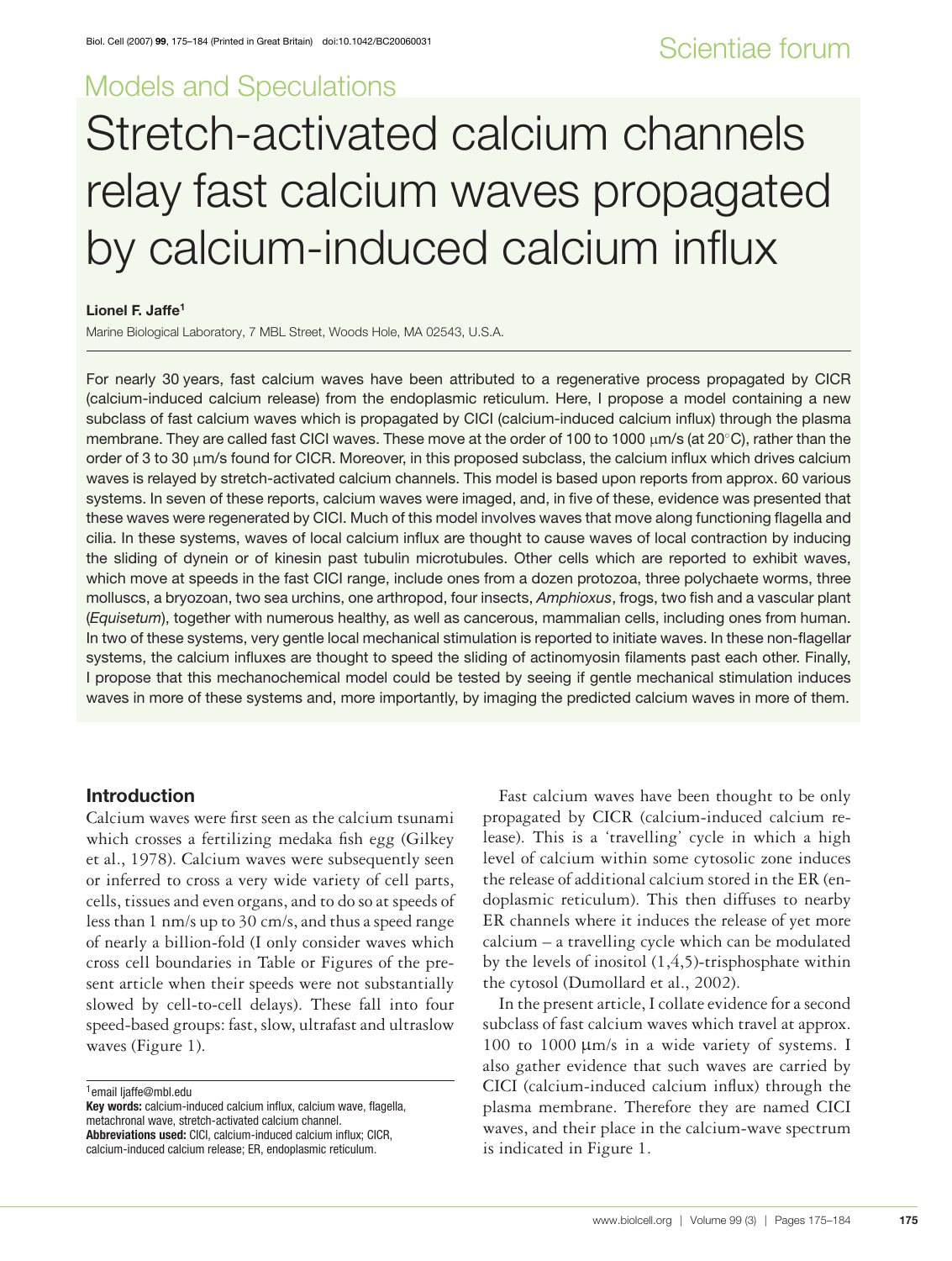## **Figure 1 Proposed new calcium-wave speed spectrum, including waves propagated by CICI**

f, fertilization; fl, flagellar; nfl, non-flagellar. Modified from Figure 1 of Jaffe (2003) (C Portland Press) and Figure 1 of Jaffe (1999) (C John Wiley & Sons, Inc.) with permission, which lacks a CICI category.



Then, I propose a model in which CICI waves are propagated by stretch-sensitive channels in the plasma membrane, and, finally, consider possible tests of these hypotheses.

## **Lists of proposed CICI waves**

In most cases, speeds are taken from the text of the references cited, whereas others are from images taken at successive times during a wave or from the equation

$$
v=\lambda f
$$

where v is wave velocity,  $\lambda$  is wave length and f is wave frequency. In experiments with mammalian or human preparations, speeds were corrected from the values reported at  $20-37$  °C.

For flagella, this correction factor was 0.36 (Holwill and Silvester, 1965), whereas for all other systems this factor was 0.50 (Clary-Meinesz et al., 1992). Where possible, the speeds reported for motion along a straight line were corrected for the greater length along the sinuous surfaces which carried the wave.

Table 1 lists the flagellar waves which I propose to be propagated by CICI, whereas Table 2 lists other waves which are proposed to be so propagated. The latter begins with some taken from Alfred Lucas's pioneering study (Lucas, 1931) on molluscan gill cilia and goes forward to many more recent studies. These waves were reported for systems which go from protozoa, such as *Paramecium* and *Stentor*, up to human sperm flagella and human blood neutrophils. In between there is a list of systems, which are presented in the Abstract above. When corrected for temperature and wave pathlength, these speeds generally lie between about 100 and 1000  $\mu$ m/s.

In seven of the listed cases, the waves were directly seen to be calcium ones, and in five of these evidence is presented that they are regenerative calcium waves. Moreover, in five of the other cases, they were inferred to be calcium waves for various reasons which are presented below. Thus the 70  $\mu$ m/s calcium waves, which were reported to traverse fish keratocytes by Brust-Mascher and Webb (1998) (Table 2), were absent in low-calcium medium and were stopped by calcium-channel blockers – observations which directly support CICI as a wavepropagation mechanism in these cells (Bressac et al., 1991). Figure 2 shows the number of listed cases of non-flagellar and flagellar waves versus wave speed. Two distinct, if overlapping curves, can be observed.

Finally, I would like to note that CICI waves may prove to explain gliding and swimming by cyanobacteria, and thus extend the range of CICI waves to prokaryotes. There are three studies which argue for surface waves as driving such movement. Specifically, Ehlers et al. (1996) speculated on theoretical grounds that their speed would be  $160 \mu m/s$  (a speed at the centre of the proposed CICI range); calcium entry is required for the motility of the cyanobacterium *Synechoccus* (Pitta et al., 1997); and quick-freeze electron microscopy of *Synechoccus* reveals an array of spicules which extend into the medium and could act as oars to propel it (Samuel et al., 2001). Moreover, 'the strongest argument for their existence is that one cannot think of any other viable mechanism' (personal communication, H. Berg). When one adds that cyanobacteria lack an endoplasmic reticulum, one may well wonder if CICI propels cyanobacteria.

## **Evidence that the listed waves are calcium waves which are supported by an influx of calcium ions**

The strongest evidence that  $60-200$   $\mu$ m/s waves are calcium waves which require an influx of calcium ions has been provided by seven studies of seeing them as calcium waves; moreover, in five of these cases they were dependent upon external calcium or a calcium influx.

First, Charles et al. (1996) observed 100–200 µm/s intercellular calcium waves in primary cultured mouse cortical neurons; waves which were abolished in medium which lacked calcium. It is interesting that they wrote of being puzzled by the mechanism of calcium waves which moved at this speed.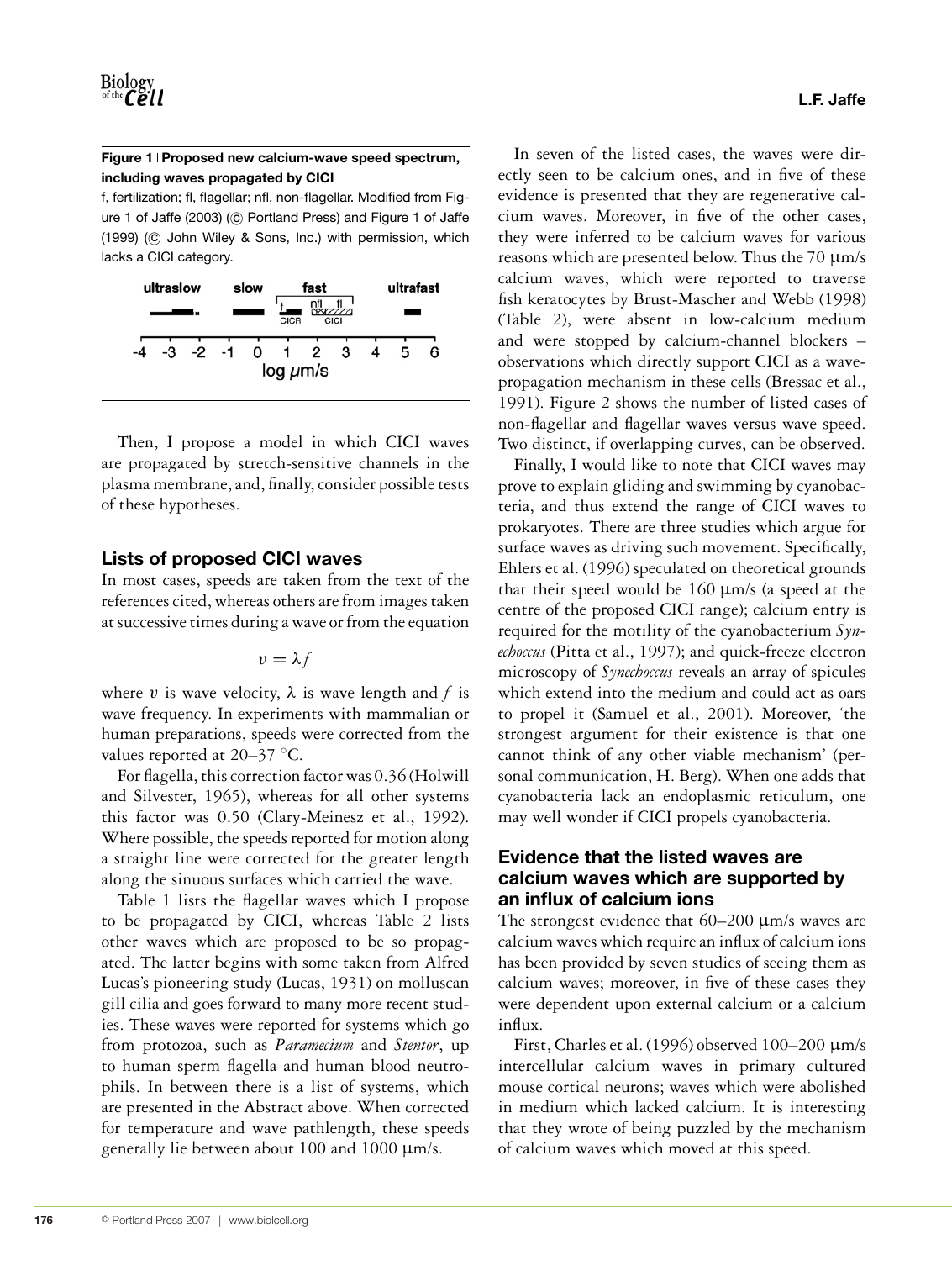## **Stretch-activated calcium channels** Scientiae forum

| Table 1   Speeds of fast waves which move along flagella or cilia |  |
|-------------------------------------------------------------------|--|
|-------------------------------------------------------------------|--|

| System                                       | Speed $(\mu m/s)$ | Reference                    |
|----------------------------------------------|-------------------|------------------------------|
| Sperm flagella                               |                   |                              |
| Equisetum (vascular plant)                   | 600               | Bilderback et al. (1973)     |
| Myzostomum (polychaete)                      | 800               | Ishijima et al. (1994)       |
| Arenicola (polychaete)                       | 340               | Pasey et al. (1994)          |
| Turritella (marine snail) (swimming forward) | 900               | Ishijima et al. (1999)       |
| Corbicula (clam)                             | 1200              | Howard et al. (2004)         |
| Psammechinus (sea urchin)                    | 900               | Gray and Hancock (1955)      |
| Lytechinus (sea urchin)                      | 900               | <b>Brokaw</b> (1972)         |
| Tripneustes (sea urchin)                     | 1000              | Gibbons (1980, 1982)         |
| Bacillus (arthropod)                         |                   | Baccetti et al. (1973a)      |
| Short wave                                   | 800               |                              |
| Long wave                                    | 600               |                              |
| Cricket                                      | 100               | Rikmenspoel (1978)           |
| Drosophila                                   | 150               | Bressac et al. (1991)        |
| Other fruit fly (swimming forward)           | 100               | Baccetti et al. (1989)       |
| Tenebrio (beetle) (long wave)                | 400               | Baccetti et al. (1973b)      |
| Aleochara (beetle)                           | 200               | Werner et al. (2002)         |
| Eel                                          | 1300              | <b>Wooley (1998)</b>         |
| Hamster                                      |                   | Ishijima et al. (2002)       |
| Capacitated                                  | 700               |                              |
| Activated                                    | 700               |                              |
| Hyperactivated                               | 400               |                              |
| Acrosome-reacted                             | 200               |                              |
| Rat epididymal                               | 100               | Lindemann et al. (1987)      |
|                                              | 300               | Jeulin et al. (1996)         |
| Ram epididymal                               | 200               | Chevrier and Dacheaux (1992) |
| Macaque                                      |                   | Ishijima et al. (2006)       |
| Activated                                    | 400               |                              |
| Hyperactivated                               | 100               |                              |
| Human                                        | 500               | Serres et al. (1991)         |
|                                              | 500               | Mortimer et al. (1997)       |
| Flagellates: flagella or cilia               |                   |                              |
| Peranema                                     | 300               | Lowndes (1941)               |
| Menoidium                                    | 500               | Lowndes (1941)               |
| Euglena                                      | 500               | Lowndes (1941)               |
|                                              | 400               | Lowndes (1944)               |
| Monas                                        | 500               | Lowndes (1945)               |
| <b>Stentor</b>                               | 900               | Sleigh (1960)                |
| Polytoma                                     | 600               | <b>Brokaw</b> (1963)         |
| Ceratium                                     | 500               | Brokaw and Wright (1963)     |
| Strigomonas                                  | 500               | <b>Holwill (1965)</b>        |
| Crithidia                                    | 500               | Sugrue et al. (1988)         |
| Chlamydomonas                                | 200               | Hyams and Borisy (1978)      |
|                                              | 500               | Holland et al. (1997)        |
| Dunaliella                                   | 900               | Schoevaert et al. (1988)     |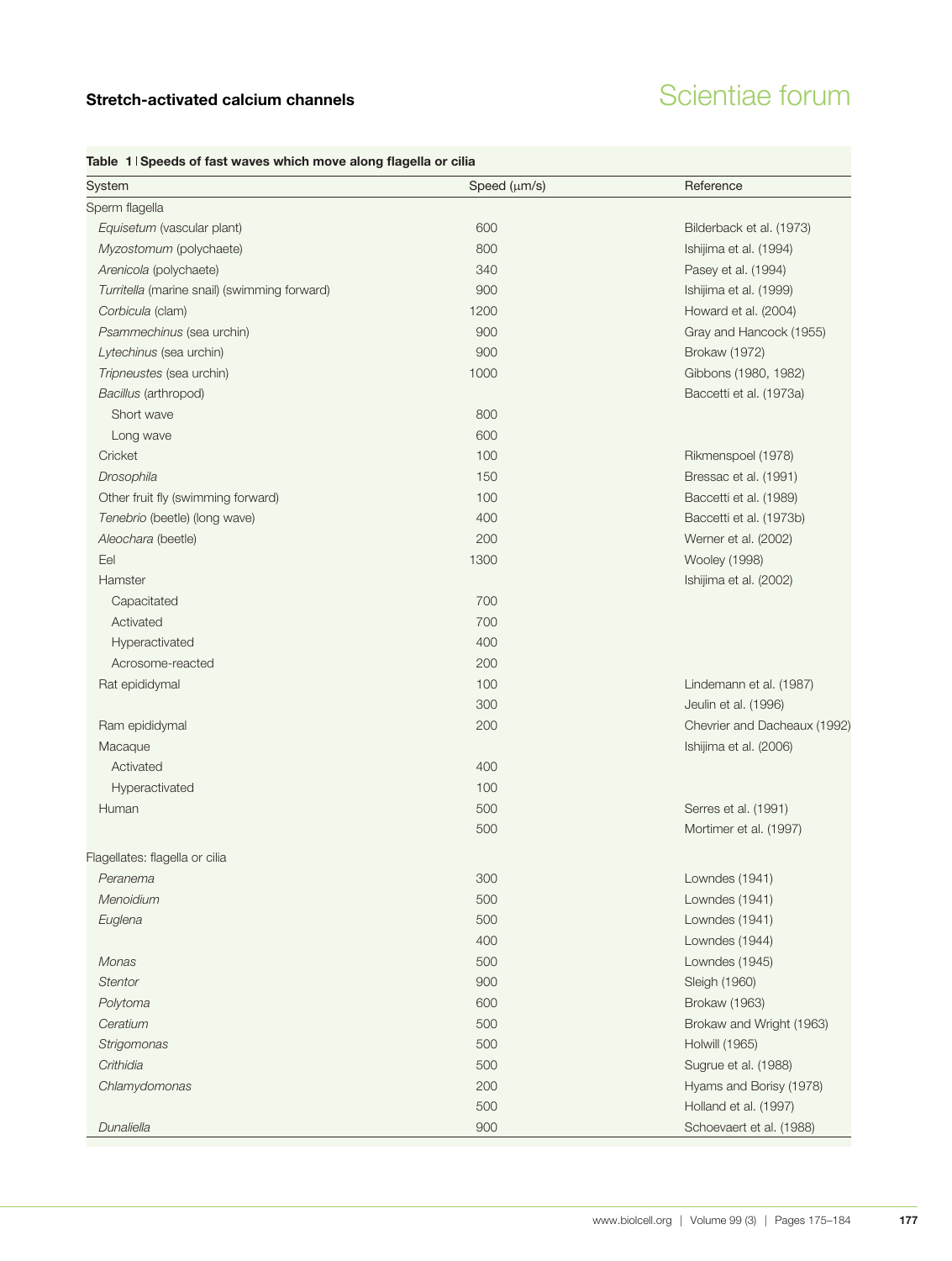# $\overset{\text{Biology}}{\text{of the}} \overset{\text{Cell}}{\text{Cell}}$

**Table 2 Speeds of non-flagellar waves**

| System                                             | Speed $(\mu m/s)$ | Reference                      |
|----------------------------------------------------|-------------------|--------------------------------|
| Protozoa                                           |                   |                                |
| Opalina body: metachronal                          | 500               | Okajima (1953)                 |
| Stentor peristomial region: metachronal            | 600               | Sleigh (1956)                  |
| Paramecium oral groove: metachronal                | 300               | Machemer (1972)                |
| Koruga's whole surface: undulatory and metachronal | 200               | Cleveland and Cleveland (1966) |
|                                                    | 400               | Tamm (1999)                    |
| Polychaete sperm body                              |                   |                                |
| Myzostomum                                         | 400               | Ishijima et al. (1994)         |
|                                                    |                   |                                |
| Mollusc gill cilia                                 |                   | Lucas (1931)                   |
| Modiolus: metachronal                              |                   |                                |
| Laterofrontal                                      | 60                |                                |
| Lateral                                            | 200               |                                |
| Bryozoan cilia: metachronal                        |                   |                                |
| Plumatella                                         | 200               | Riisgard et al. (2004)         |
| Amphioxus larval cilia                             | 300               | Stokes and Holland (1995)      |
|                                                    |                   |                                |
| Vertebrates                                        |                   |                                |
| Frog palate epithelium: metachronal                | 100               | Spungin and Silberberg (1984)  |
|                                                    | 150               | Eshel and Priel (1987)         |
| Frog cultured oesophagus: metachronal              | 100               | Gheber and Priel (1987)        |
| Fish keratocyte                                    | 60                | Brust-Mascher and Webb (1998)  |
| Rat cortical astrocyte                             | 40                | Guthrie et al. (1999)          |
| Rat lung myocyte                                   | 100               | Featherstone et al. (2005)     |
| Rodent heart myocyte                               | 80                | Kaneko et al. (2000)           |
| In situ                                            | 90                | Takamatsu et al. (1991)        |
| Isolated                                           | 60                | Lipp and Nigglii (1994)        |
|                                                    | 80                | Cheng et al. (1996)            |
|                                                    | 100               | Wussling and Salz (1996)       |
|                                                    | 80                | Ishide et al. (1990)           |
|                                                    | 100               | Trafford et al. (1995)         |
|                                                    | 60                | Wussling and Mair (1999)       |
| Rodent heart endothelial cell                      | 60                | Isshiki et al. (2004)          |
| Mammalian cancer cell line                         |                   |                                |
| HT 1080 fibrosarcoma                               | 100               | Huang et al. (2004)            |
| HeLa carcinoma                                     | 80                | Rintoul and Bainbridge (2003)  |
| Human blood neutrophil                             | 100               | Kindzelskii and Petty (2003)   |
| Ferret retina                                      | 200               | Feller et al. (1997)           |
| Cultured mouse neuron                              | 200               | Charles et al. (1996)          |
| PC12 neurite                                       | 80                | Reber and Schindelholz (1996)  |

Secondly, Reber and Schindelholz (1996) observed 80 µm/s calcium waves moving along PC12 neurites towards the growth cone. Although they did not investigate the role of calcium influxes, these neurites are only approx. 2 µm thick, which precludes release from the only known source of internal calcium release, namely the ER.

Thirdly, Brust-Mascher and Webb (1998) observed 60 µm/s calcium intracellular waves moving along fish keratocytes; waves which were not inducible in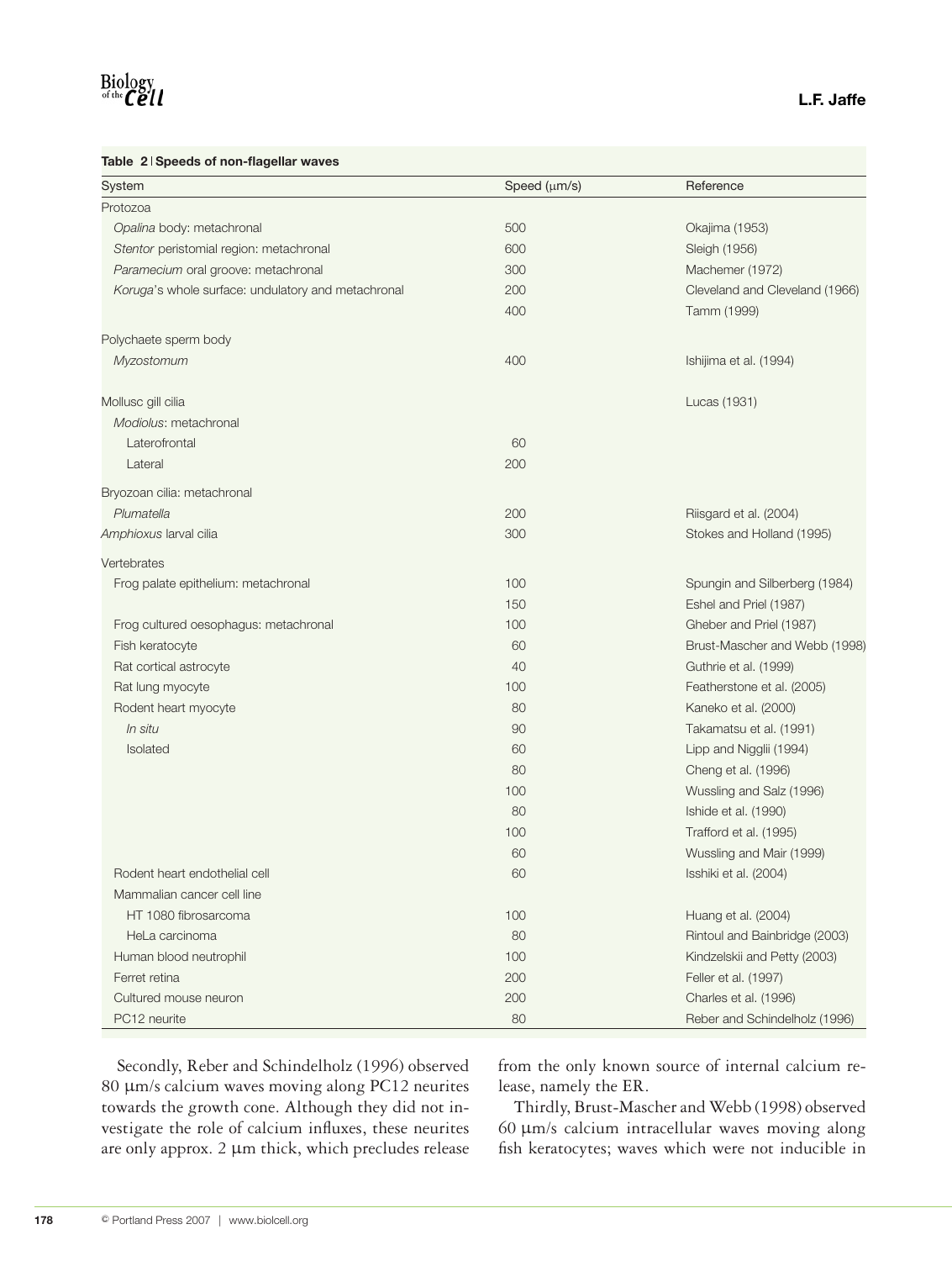### **Figure 2 Wave speeds as shown in Tables 1 and 2**

Each of the values shown in the Tables are shown as a point in this figure. Most of the non-flagellar values are of speeds which lie between 60 and 400  $\mu$ m/s, whereas most of the flagellar values are of speeds between 200 and 1000  $\mu$ m/s.



medium which contained the calcium-channel blockers cobalt ions or verapamil.

Fourthly, in a truly remarkable paper, Kindzelskii and Petty (2003) observed 90  $\mu$ m/s subsurface calcium waves moving around human blood neutrophil cells. Some moved clockwise, as seen from the basalto-apical surface, whereas some moved counterclockwise. All of these waves occurred in medium containing normal blood levels of calcium, but the clockwise ones did not occur in zero-calcium medium.

Fifth, Rintoul and Bainbridge (2003) observed 80 µm/s intracellular calcium moving across HeLa cells. Although intracellularly applied EGTA or BAPTA reduced the speeds of the calcium waves by approximately half, the effects of changes in extracellular calcium were not reported.

Sixth, Huang et al. (2004) observed 100 µm/s intracellular calcium waves moving across cells from a line of human fibrosarcoma cells. These waves were blocked by the calcium-channel blockers gadolinium ions or mibrafredil.

Seventh, Isshiki et al. (2004) reported seeing 60 µm/s subsurface intracellular calcium waves in rodent heart endothelial cells. These waves which occurred in 1.2 mM  $Ca^{2+}$ , but not in zero-free-calcium medium.

In addition, further evidence that  $100-1000 \ \mu m/s$ flagellar waves are calcium waves is provided by four lines of evidence, as follows.

First, the flagellate *Koruga* [from termite (*Mastotermes darwiniensis*) gut] exhibits synchronous 200 µm/s front-to-back synchronous waves of both indentation and of metachronous ciliary bending. By indentation waves, I mean ones that look like the much slower ones which move along many eggs (Jaffe and Créton, 1998) and are illustrated in Jaffe (1999). More detailed study of these waves in *Koruga* showed that the indentation waves induce the metachronal ones (Cleveland and Cleveland, 1966). Then, 33 years later, Tamm (1999) reported that these waves are stopped within minutes by the addition to the medium of 1 mM  $Ni^{2+}$ , a blocker of calcium channels. One may wonder why *Koruga* cells are the only ones known to show fast CICI waves of surface indentation. Perhaps, this is because they actually lack indentation waves within the acidic and anaerobic hindguts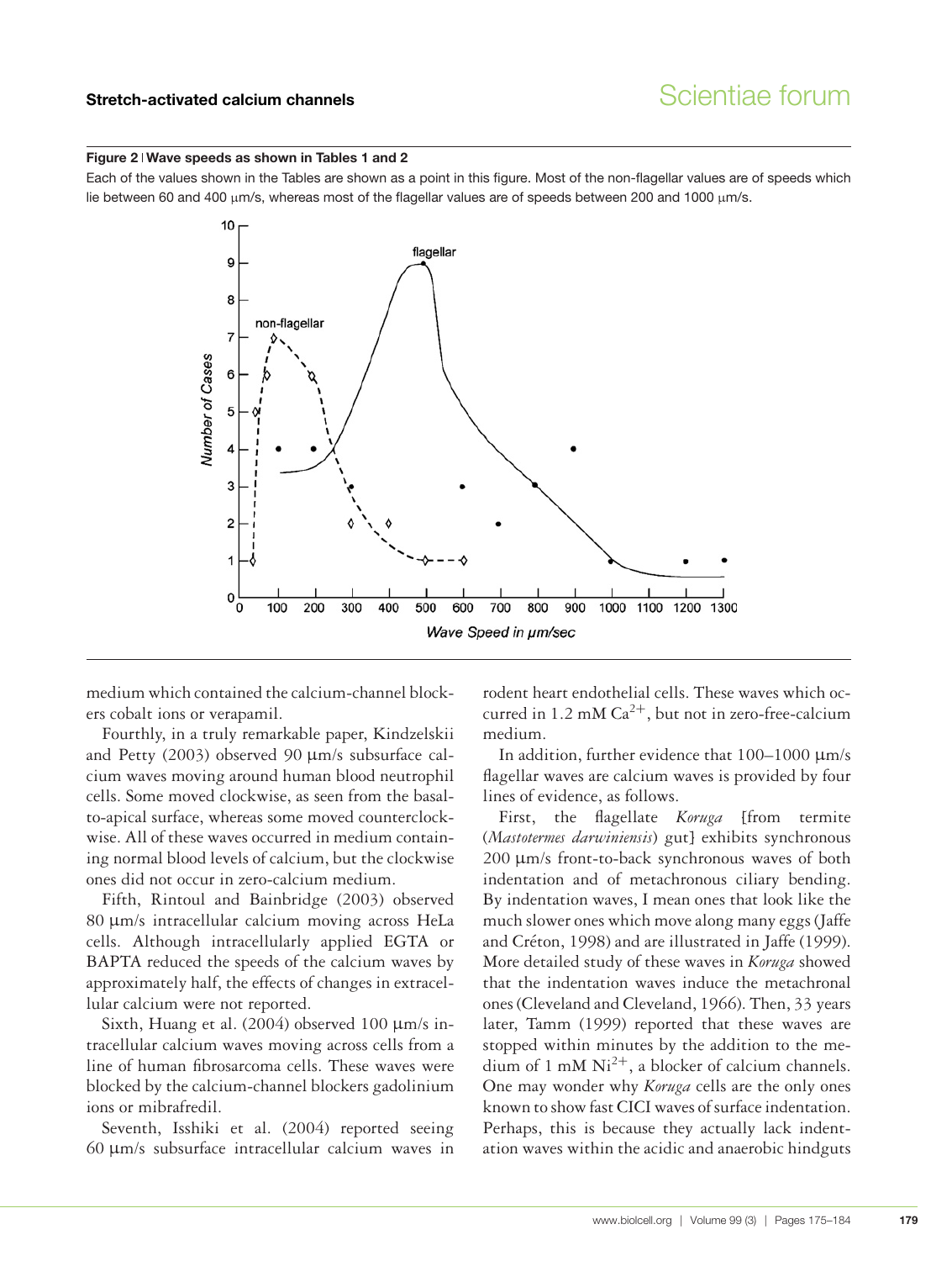of termites where they live naturally, so the observed indentation waves may be artifacts of their observation in medium at a neutral pH and abundant oxygen. In any case, if one considers the studies by Cleveland and Cleveland (1966) and Tamm (1999) together, it is hard to avoid the inference that the *Koruga* ones are mechanically driven subsurface ones.

Secondly, the 80  $\mu$ m/s waves that move along HeLa cells, which were studied by Rintoul and Bainbridge (2003), were greatly inhibited by exposing the cells to the membrane-permeant calcium-chelators EGTA-AM or BAPTA-AM.

Thirdly, there are numerous reports that the direction of sperm swimming and therefore flagellar wave direction are reversed by sudden changes in extracellular calcium levels, e.g. the studies by Ishijima et al. (1999) on marine snail (*Turritella communis*) sperm and by Schmidt and Eckert (1976) on *Chlamydomonas*.

Fourthly, four studies report striking changes that occur in the beating patterns of de-membranated flagella or cilia when the calcium level rises above  $1 \mu M$ in the following organisms: *Paramecium* (Naitoh and Kaneko, 1972); trypanosome (Holwill and MacGregor, 1976); *Chlamydomonas* (Wakabayashi et al., 1997); and sea urchin (Bannai et al., 2000).

Altogether, although the role of calcium in fast CICI wave propagation has been little studied, the available results establish, indicate or suggest that certain of these waves are, indeed, calcium ones.

## **Proposed mechanisms**

In our model, fast CICI waves are propagated by stretch-activated calcium channels. Thus they are propagated by a travelling cycle in which stretching a cell's membrane at one point opens nearby stretch-activated calcium channels (Martinac, 2004), and the resultant influx of calcium ions causes subsurface filaments to slide past each other and thereby stretch the nearby membrane and in this way relay the wave. These filaments would be actinomyosin in non-flagellar systems, and microtubule–dynein or microtubule–kinesin filaments in flagellar systems (Satir, 1968; Cosson, 1992). Action via actinomyosin would be as in the nine studies of calcium waves in isolated rodent heart myocytes listed in Table 2 and, more generally, in the well-known control of muscle contraction by calcium. Figure 3 shows this model,

### **Figure 3 Cycle that may propagate fast CICI calcium waves, as well as slow calcium waves**

Starting at the top and going clockwise: calcium ions enter the cell; subsurface filaments slide past each other so as to shorten; the cell membrane is stretched so as to pull on the nearby membrane; nearby calcium channels open to relay the wave; calcium ions enter etc.



whereas Figure 2 indicates the different speeds to be expected of waves with propagation mechanisms that ultimately depend upon entirely different sliding filaments.

We do so since most such waves have gross visible mechanical components. Thus they include the bending waves that occur along active flagella, the waves of ciliary bending which define metachronal waves, the undulatory waves reported to cross the bodies of two species of flagellates (Tamm, 1999) and the waves along the sperm body of the polychaete *Myzostomum* (Ishijima et al., 1994). Moreover, many of the examples listed in Table 2 involve heart cells, which are well known to be dependent upon stretch to function (Hu and Sachs, 1997). Moreover, there are two studies of fast CICI waves which report that they can be initiated by gentle local mechanical stimulation: Charles et al. (1996) who gently poked some monolayers of cultured cortical neurons, and Guthrie et al. (1999) who dropped tiny (30 to 50  $\mu$ m) glass beads on to monolayers of cultured astrocytes and reported that 'When thousands of beads are dropped throughout a single culture, thousands of such waves are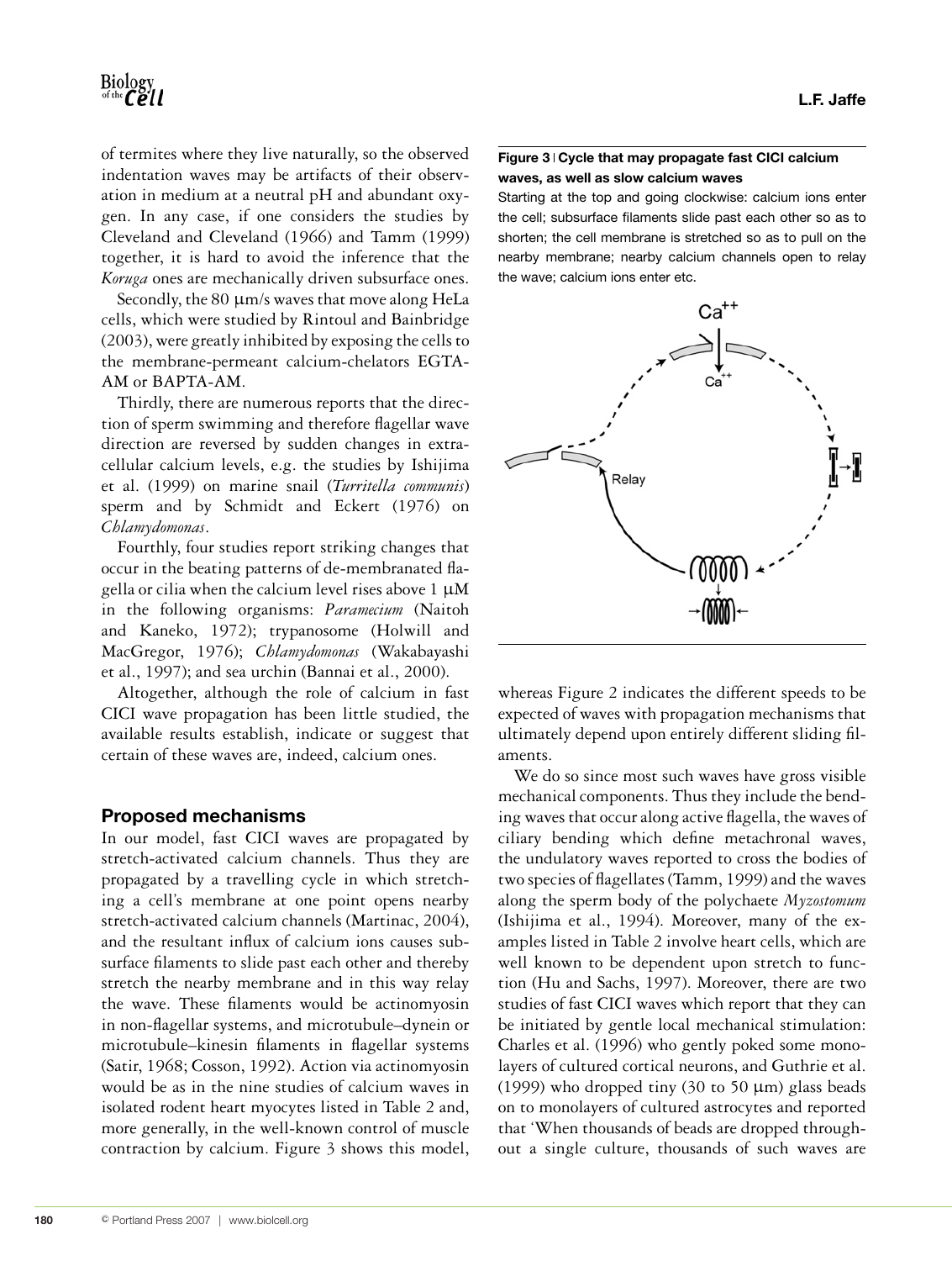## **Stretch-activated calcium channels** Stretch-activated calcium channels

simultaneously initiated and subsequently propagated throughout the culture'. Such mechanical wave initiation provides further evidence for the proposed mechanochemical cycle.

One objection to the proposal is that the propagation of slow calcium waves, which move approximately one thousand times slower than CICI ones, has been implicitly attributed to the same travelling cycle (Jaffe and Cretón, 1998). However, the speed of a mechanochemical wave will depend upon the response speed and the calcium conductance of the particular channel which is opened by stretch. Indeed, mechanosensitive channels have been proposed to mediate the submillisecond responses of hair cells in the vertebrate ear (Corey et al., 2004).

Another objection is that metachronal waves are generally believed to be propagated by hydrodynamic coupling between cells, and that intercellular or intracellular events do not regulate their propagation (Machemer, 1974; Sleigh, 1974; personal communication, M. Sanderson). However, hydrodynamic coupling will surely exert mechanical forces on the cell membrane; therefore we see no reason why CICI waves cannot be driven by mechanically propagated calcium waves. [Moreover, Tamm (1999) reported that in a swimming flagellate (*Koruga*) the 400 µm/s undulatory waves along its surface precede the metachronal ciliary waves moving at this same speed along its surface and do so by about 10 µm. Moreover, the  $10 \mu m$  high undulatory waves can be stopped rapidly by the addition of 1 mM nickel ion to the medium. So we would infer that they are mechanically propagated calcium waves].

A further objection is that flagellar waves can be seen in de-membranated flagella; a fact that would seem to argue against propagation by calcium waves in the flagellar membrane. There are many reports of such waves, most recently by Ho et al. (2002) and Linhart et al. (2002). Indeed, on the basis of the observations of waves along de-membranated flagella, a sliding filament model of flagellar waves was proposed some time ago (Brokaw, 1972). Nevertheless, it seems impossible to assess the significance of these reports for our calcium-wave model, since, to our knowledge, none of them provide the speeds of flagellar wave propagation, as opposed to the speeds of sperm movement.

Finally, we would like to point out that the angle between the axis of a structure, such as a flagellum

or a cell, and the direction of mechanical propagation along it will be controlled by the angle between the subsurface actinomyosin fibrils or microtubules and this axis. Thus the proposed mechanical mechanism would provide an explanation in principle for such phenomena as spiral metachronal waves along cells and spiral contractile waves along flagella.

## **Why should CICI rather than CICR determine calcium-wave speeds along flagella etc.?**

A qualitative explanation lies in the absence of an ER in flagella and cilia. A semi-quantitative theory that holds more widely is supported by the higher surface-to-volume ratios within the relatively thin or flat cell regions or cells that make up most of the nonflagellar cases listed in Table 2. Thus the first case in Table 2 is that of the parasitic ciliate *Opalina*, which has a body that is less than  $10 \mu m$  thick, whereas the fifth case is that of a polychaete sperm's body which is only approx. 1.5  $\mu$ m thick. Also, Table 2 shows the cases of certain fish keratocytes, which are only 1 µm thick, and PC12 neurites, which are only approx. 2 µm thick.

## **Proposed tests of this proposal**

This model predicts that calcium waves move at predictable rates along various undulating flagella and along many other cells. This could be tested by using fluorescent calcium indicators; alternatively, one could introduce one of the luminescent calcium reporters called aequorins and then observing the system with an ultralow-light imaging device (Sala-Newby et al., 2000; Chiesa et al., 2001; Créton and Jaffe, 2001; Rogers et al., 2005). It predicts that such waves should depend upon calcium influx which is an easily tested prediction. It also predicts that many of these waves could be initiated by gentle localized poking and could be suppressed by mechanical constraints with appropriate gels or viscogens.

Above all, pursuit of this model calls for efforts in the imaging of calcium waves.

## **Summary**

We have assembled approx. 60 reports of waves which move at the order of 100 to 1000 µm/s. Surely, these call for consideration. In seven of these, calcium waves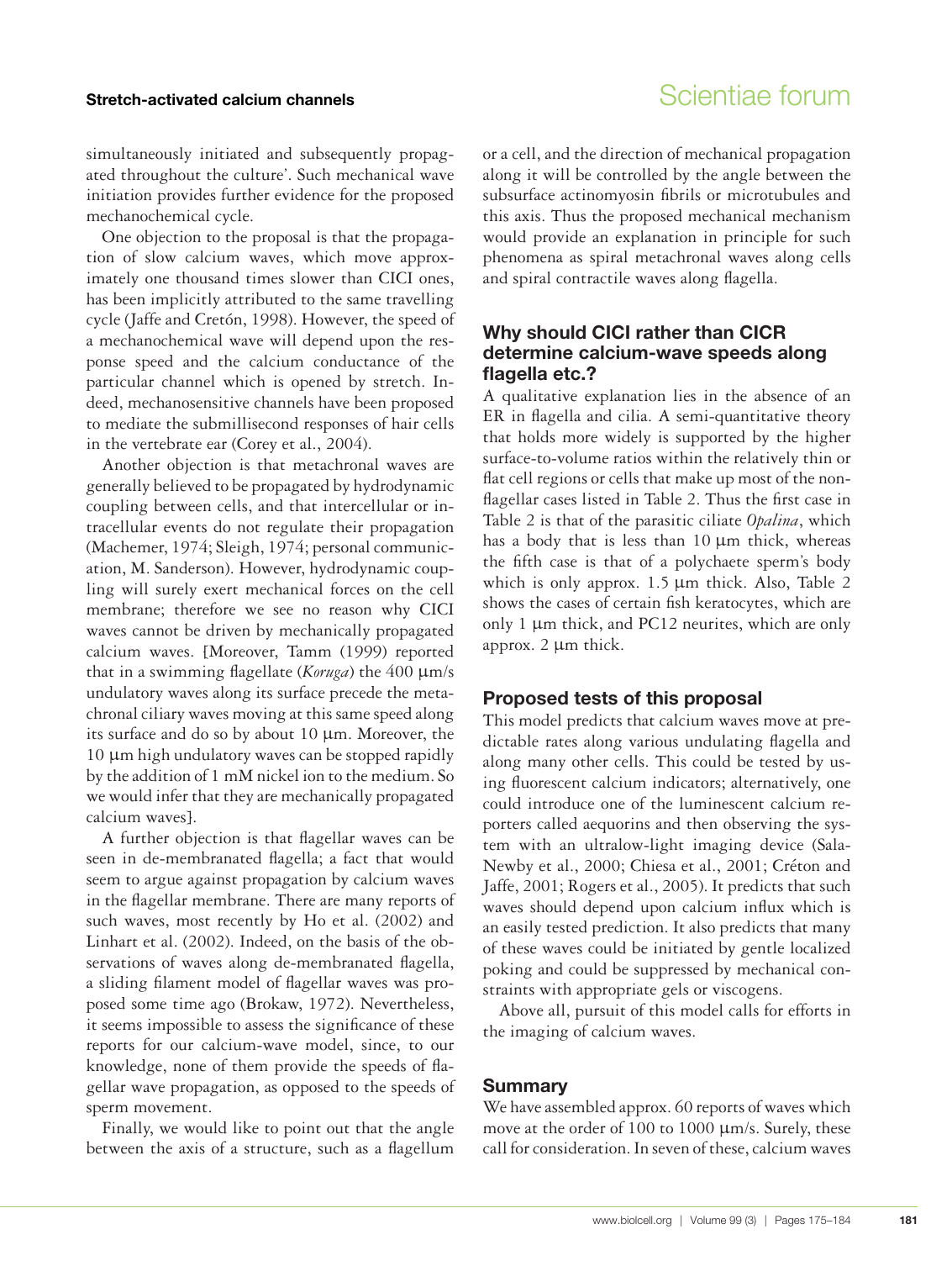were imaged. Surely, this suggests that many of the 100–1000 µm/s waves are calcium waves.

However, these waves fall into two distinct groups: those that move along flagella and those that move along other systems. All of the calcium waves were seen in these latter non-flagellar systems. So the most important, if most demanding, future test of our proposal is to image the spatiotemporal patterns of calcium in flagella.

## **Acknowledgements**

I thank Scott Brady and the anonymous reviewers for invaluable advice, Michael Sanderson for a useful critique and the Fetzer Institute for their financial support.

## **References**

- Baccetti, B., Burrini, A.G., Dallai, R., Pallini, V., Pereiti, P., Piantelli, F., Rosati, F. and Selmi, G. (1973a) Structure and function in the spermatozoan of *Bacillus rossius.* The spermatozoon of arthropoda. XIX. J. Ultrastruct. Res. Suppl. **12**, 5–73
- Baccetti, B., Burrini, G., Dallai, R., Giusti, F., Mazzini, M., Renieri, T., Rosati, F. and Selmi, G. (1973b) Structure and function in the spermatozoan of *Tenebrio molitor* (the spermatozoon of Arthropoda. XX). J. Mechanochem. Cell Motil. **2**, 149–161
- Baccetti, B., Gibbons, B.H. and Gibbons, I.R. (1989) Bidirectional swimming in spermatozoa of Tephritid flies. J. Submicrosc. Cytol. Pathol. **21**, 619–625
- Bilderback, D.E., Bilderback, D.E., Jahn, T.L. and Fonseca, J.R. (1973) The release mechanism and locomotor behavior of *Equisetum* sperm. Am. J. Bot. **60**, 796–801
- Bannai, H., Yoshimura, M., Takahashi, K. and Shingyoji, C. (2000) Calcium regulation of microtubule sliding in reactivation sea urchin sperm flagella. J. Cell Sci. **113**, 831–839
- Bressac, C., Joly, D., Devaus, J., Serres, C., Feneux, B. and Lachaise, D. (1991) Comparative kinetics of short and long sperm in sperm dimorphic *Drosophila* species. Cell Motil. Cytoskeleton **19**, 269–274
- Brokaw, C.J. (1963) Movement of the flagella of *Polytoma uvella.* J. Exp. Biol. **40**, 149–156
- Brokaw, C.J. (1972) Flagellar movement: a sliding filament model. Science **178**, 455–462
- Brokaw, C.J. and Wright, L. (1963) Bending waves of the posterior flagellum of *Ceratium*. Science **142**, 116–170
- Brust-Mascher, I. and Webb, W.W. (1998) Calcium waves induced by large voltage pulses in fish keratocytes. Biophys. J. **75**, 1669–1678
- Charles, A.C., Kodali, S.K. and Tyndale, R.F. (1996) Intercellular calcium waves in neurons. Mol. Cell Neurosci. **7**, 337–353
- Cheng, H., Lederer, M.R., Lederer, W.J. and Cannell, M.B. (1996) Calcium sparks and  $[Ca<sup>2+</sup>]$  waves in cardiac myocytes. Am. J. Physiol. **270**, C148–C159
- Chevrier, C. and Dacheux, J.-L. (1992) Evolution of the flagellar waveform of ram spermatozoa in relation to the degree of epididymal maturation. Cell Motil. Cytoskeleton **23**, 8–18
- Chiesa, A., Rapizzi, E., Tosello, V., Pinton, P., de Virgilio, M., Fogarty, K.E. and Rizzuto, R. (2001) Recombinant aequorin and green flluorescent protein as valuable tools in the study of cell signalling. Biochem. J. **355**, 1–12
- Clary-Meinesz, C.F., Cosson, J., Huitorel, P. and Blaive, B. (1992) Temperature effect on the ciliary beat frequency of human nasal and trachael ciliated cells. Biol. Cell **76**, 335–338
- Cleveland, L.R. and Cleveland, B.T. (1966) The locomotory waves of *Koruga, Deltotrichonympha* and *Mixotricha*. Arch. Protistenkd. **109**, 39–63
- Corey, D.P., Garcia-Anoveros, J., Holt, J.R., Kwan, K.Y., Lin, S.Y., Vollrath, M.A., Amalfitano, A., Cheung, E.L., Derfler, B.H., Duggan, A., Geleoc, G.S., Gray, P.A., Hoffman, M.P., Rehm, H.L., Tamasauskas, D. and Zhang, D.S. (2004) TRPA1 is a candidate for the mechanosensitive transduction channel of vertebrate hair cells. Nature **432**, 723–729
- Cosson, J. (1992) The covalent oscillator: a paradigm accounting for the sliding/bend mechanism and wave propagation in cilia and flagella. Biol. Cell **76**, 319–327
- Créton, R. and Jaffe, L.F. (2001) Chemiluminescence microscopy as a tool in biomedical research. Biotechniques **31**, 1098–1105
- Dumollard, R., Carroll, J., Dupont, G. and Sardet, C. (2002) Calcium wave pacemakers in eggs. J. Cell Sci. **115**, 3557–3564
- Ehlers, K.M., Samuel, A.D.T., Berg, H.C. and Montgomery, R. (1996) Do cyanobacteria swim using surface waves? Proc. Natl. Acad. Sci. U.S.A. **93**, 8340–8343
- Eshel, D. and Priel, Z. (1987) Characterization of metachronal wave of beating cilia on frog's palate epithelium in tissue culture. J. Physiol. **388**, 1–8
- Featherstone, N.C., Jesudason, E.C., Connell, M.G., Fernig, D.G., Wray, S., Losty, P.D. and Burdyga, T.V. (2005) Spontaneous propagating calcium waves underpin airway peristalsis in embryonic rat lung. Am. J. Respir. Cell Mol. Biol. **33**, 153–160
- Feller, M.B., Butts, D.A., Aaron, H.L., Rokhsar, D.S. and Shatz, D.J. (1997) Dynamic processes shape spatiotemporal properties of retinal waves. Neuron **19**, 293–306
- Gheber, L. and Priel, Z. (1987) Extraction of cilium beat parameters by the combined application of photoelectric measurements and computer simulation. Biophys. J. **72**, 449–462
- Gibbons, I.R. (1980) Intermittent swimming in live sea urchin sperm. J. Cell Biol. **84**, 1–12
- Gibbons, I.R. (1982) Sliding and bending in sea urchin sperm flagella. Symp. Soc. Exp. Biol. **35**, 225–287
- Gilkey, J.C., Jaffe, L.F., Ridgway, E.B. and Reynolds, G.T. (1978) A free calcium wave traverses the activating egg of the medaka, *Oryzias latipes*. J. Cell Biol. **76**, 448–466
- Gray, J. and Hancock (1955) The propulsion of sea-urchin spermatozoa. J. Exp. Biol. **32**, 802–814
- Guthrie, P.B., Knappenberger, J., Segal, M., Bennett, M.V.L., Charles, A.C. and Kater, S.B. (1999) ATP released from astrocytes mediates glial calcium waves. J. Neurosci. **19**, 520–528
- Ho, H.-C., Granish, K.A. and Suarez, S.S. (2002) Hyperactivated motility of bull sperm is triggered at the axoneme by  $Ca^{2+}$  and not cAMP. Dev. Biol. **250**, 208–217
- Holland, E.M., Hartmann, H., Uhl, R. and Hegemann, P. (1997) Control of phobic behavioral responses by rhodopsin-induced photocurrents in *Chlamydomona*s. Biophys. J. **73**, 1395–1401
- Holwill, M.E.J. (1965) The motion of *Strigomonas oncopelti*. J. Exp. Biol. **42**, 125–137
- Holwill, M.E.J. and Silvester, N.R. (1965) The thermal dependence of flagellar activity in *Strigomonas oncopelti.* J. Exp. Biol. **42**, 537–544
- Holwill, M.E.J. and McGregor, J.L. (1976) Effects of calcium on flagellar movement in the trypanosome *Crithidia oncopelti*. J. Exp. Biol. **65**, 229–242
- Howard, D.R., Trantow, C.M. and Thaler, C.D. (2004) Motility of a biflagellate sperm: waveform analysis and cyclic nucleotide activatrion. Cell Motil. Cytoskeleton **59**, 120–130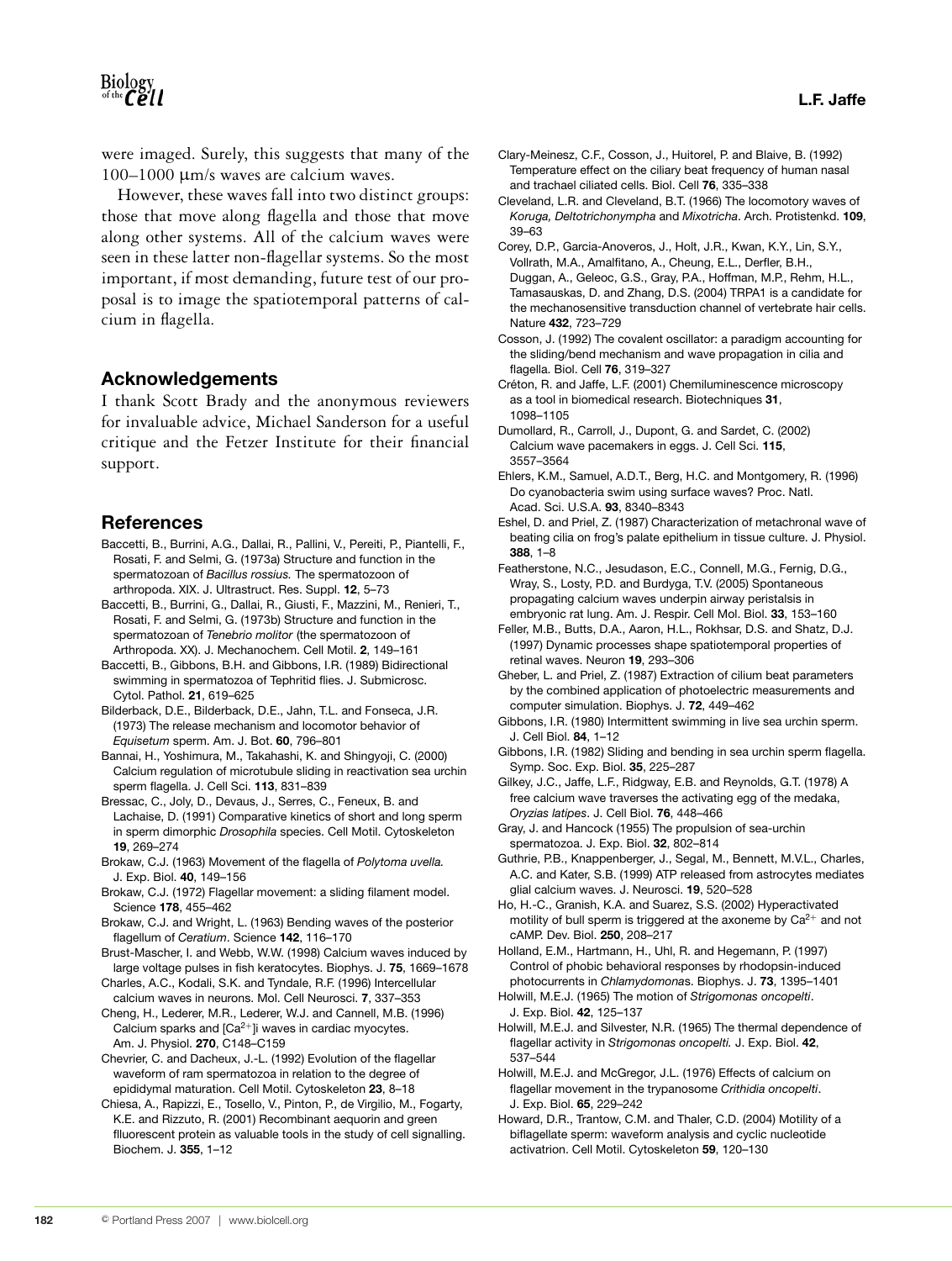## **Stretch-activated calcium channels** Stretch-activated calcium channels

Hu, H. and Sachs, F. (1997) Stretch-activated ion channels in the heart. J. Mol. Cardiol. **29**, 1511–1523

Huang, J.-B., Kindzelskii, S.L., Clark, A.F. and Petty, H. (2004) Identification of calcium channels promoting calcium waves in HT1080 tumor cells. Cancer Res. **64**, 2482–2489

Hyams, J.S. and Borisy, G.G. (1978) Isolated flagellar apparatus of *Chlamydomonas*: characterization of forward swimming and alteration of waveform and reversal of motion by calciuim ions *in vitro*. J. Cell Sci. **33**, 235–253

Ishide, N., Urayama, T., Inoue, K.-I., Komaru, T. and Takashima, T. (1990) Propagation and collision characteristics of calcium waves in rat myocytes Am. J. Physiol. **259**, H940–H950

Ishijima, S., Ishijima, S.A. and Afzelius, B.A. (1994) Movement of *Myzostomium* spermatozoa: calcium ion regulation of swimming direction. Cell Motil. Cytoskeleton **28**, 145–142

Ishijima, S., Ishijima, S.A. and Afzelius, B.A. (1999) Movement of *Turritella* spermatozoa: direction of propagation and chirality of flagellar bends. Cell Motil. Cytoskeleton **44**, 85–95

Ishijima, S., Baba, S.A., Mohri, H. and Suarez, S.S. (2002) Quantitative analysis of flagellar movement in hyperactivated and acrosome-reacted golden hamster spermatozoa. Mol. Reprod. Dev. **61**, 376–384

Ishijima, S., Mohri, H., Overstreet, J.W. and Yudin, A.I. (2006) Hyperactivation of monkey spermatozoa is triggered by Ca<sup>2</sup><sup>+</sup> and completed by cAMP. Mol. Reprod. Dev. **73**, 1129–1139

Isshiki, M., Mutoh, A. and Fujita, T. (2004) Subcortical  $Ca^{2+}$  waves sneaking under the plasma membrane in endothelial cells. Circ. Res. **95**, e11–e21

Jaffe, L.F. (1999) Organization of early development by calcium patterns. BioEssays **21**, 657–667

Jaffe, L.F. (2003) The propagation speeds of calcium action potentials are remarkably invariant. Biol. Cell **95**, 343–355

Jaffe, L.F. and Créton, R. (1998) On the conservation of calcium wave speeds. Cell Calcium **24**, 1–8

Jeulin, C., Lewin, L.M., Chevrier, C. and Schoevaert-Brossault, D. (1996) Changes in flagellar movement of rat spermatozoa along the length of the epididymis: manual and computor-aided image analysis. Cell Motil. Cytoskeleton **35**, 147–161

Kaneko, T., Tanaka, H., Oyamada, M., Kawata, S. and Takamatsu, T. (2000) Three distinct types of  $Ca^{2+}$  waves in Langendorff-perfused rat heart revealed by real-time confocal microscopy. Circ. Res. **86**, 1093–1099

Kindzelskii, A.L. and Petty, H.R. (2003) Intracellular calcium waves accompany neutrophil polarization, formylmethylleucylphenylalanine stimulation and phagocytosis: a high speed microscopy study. J. Immunol. **170**, 64–72

Lindemann, C.B., Goltz, J.S. and Kanous, K.S. (1987) Regulation of activation state and flagellar wave form in epididymal rat sperm: evidence for the involvement of both  $Ca^{2+}$  and cAMP. Cell Motil. Cytoskeleton **8**, 324–332

Linhart, O., Cosson, J., Mims, S.D., Selton, W.L. and Rodina, M. (2002) Effects of ions on the motility of fresh and demembranated paddle fish (*Polyodon spathula*) spermatozoa. Reproduction **124**, 713–719

Lipp, P. and Niggli, E. (1994) Modulation of  $Ca^{2+}$  release in cultured neonatal cardiac myocytes. Circ. Res. **74**, 979–990

Lowndes, A.G. (1941) On flagellar movement in unicellular organisms. Proc. Zool. Soc. London **111**, 111–134

Lowndes, A.G. (1944) On the swimming of uniflagellate organisms. Proc. Zool. Soc. London **113A**, 99–197

Lowndes, A.G. (1945) Swimming of *Monas stigmata.* Nature **155**, 579

Lucas, A.M. (1931) An investigation of the nervous system as a possible factor in the regulation of ciliary activity of the lamellibranch gill. J. Morphol. Physiol. **51**, 147–185

Machemer, H. (1972) Temperature influences on ciliary beat and metachronal coordination in *Paramecium.* J. Mechanochem. Cell Motil. **1**, 57–66

Machemer, H. (1974) In Ciliary activity and metachronism in protozoa. In Cilia and Flagella (Sleigh, M.A., ed.), pp. 199–286, Academic Press, London

Martinac, B. (2004) Mechanosensitive ion channels: molecules of mechanotransductin. J. Cell Sci. **117**, 2449–2460

Mortimer, S.T., Schoevaert, D., Swan, M.A. and Mortimer, D. (1997) Quantitative observations of flagellar motility of capacitating human spermatozoa. Hum. Reprod. **12**, 1006–1012

Naitoh, Y. and Kaneko, H. (1972) Reactivated Triton-extracted models of *Paramecium*: modification of ciliary movement by calcium ions. Science **176**, 523–524

Okajima, A. (1953) Studies on the metachronal wave in *Opalina* I. Electrical stimulation with the microelectrode. Jpn. J. Zool. **10**, 87–100

Pasey, A.A., Cosson, J.C. and Bentley, M.G. (1994) Intermittent swimming in the spermatozoa of the lugworm *Arenicola marina* (L.) (annelida: polychaeta). Cell Motil. Cytoskeleton **29**, 186–194

Pitta, T.P., Sherwood, E.E., Kobel, A.M. and Berg, H.C. (1997) Calcium is required for swimming by the nonflagellated cyanobacterium *Synechoccus* strain WH8113. J. Bacteriol. **179**, 2524–2528

Reber, B.F.X. and Schindelholz, B. (1996) Detection of a trigger zone of bradykinin-induced fast calcium waves in PC12 neurites. Pflugers Arch. ¨ **432**, 893–903

Rikmenspoel, R. (1978) The equation of motion for sperm flagella. Biophys. J. **23**, 177–205

Riisgard, H.U., Nielsen, K.K., Fuchs, J., Rasmussen, B.F., Obst, M. and Funch, P. (2004) Ciliary feeding structures and particle capture mechanism in the freshwater bryozoan *Plumatella repens* (Phylactolaemata). Invertebr. Biol. **123**, 156–167

Rintoul, G.L. and Bainbridge, K.G. (2003) Effects of calcium buffers and calbindin D-28k upon histamineinduced calcium oscillations and calcium waves in HeLa cells. Cell Calcium **34**, 131–144

Rogers, K.L., Stinnakre, J., Agulhon, C., Jublot, D., Shorte, S.L., Kremer, E.J. and Brulet, P. (2005) Visualization of local  $Ca^{2+}$ dynamics with genetically encoded bioluminescent reporters. Eur. J. Neurosci. **21**, 597–610

Sala-Newby, G.B., Badminton, M.N., Evans, W.H., George, C.H., Jones, H.E., Kendall, J.M., Ribiero, A.R. and Campbell, A.K. (2000) Targeted bioluminescence indicators in living cells. Methods Enzymol. **305**, 479–498

Samuel, A.D.T., Petersen, J.D. and Reese, T.S. (2001) Envelope structure of *Synechoccus sp*. WH8113, a nonflagellated swimming cyanobacterium. BMC Microbiol. **1**, 4

Satir, P. (1968) Studies on cilia III. Further studies on the cilium tip and a 'sliding filament' model of ciliary motility. J. Cell Biol. **39**, 77–94

Schmidt, J.A. and Eckert, R. (1976) Calcium couples flagellar reversal to photostimulation in *Chlamydomonas Reinhardttii.* Nature **262**, 713–715

Schoevaert, D., Krishnashwamy, S., Couturier, M. and Marano, F. (1988) Ciliary beat and cell motility of *Dunaliella*: computer analysis of high speed microcinematography. Biol. Cell **62**, 229–240

Serres, C., Feneux, D. and Berthon, B. (1991) Decrease of internal free calcium and human sperm movement. Cell Motil. Cytoskeleton **18**, 228–240

Sleigh, M.A. (1956) Metachronism and frequency of beat in the peristomal cilia of *Stentor*. J. Exp. Biol. **33**, 15–28